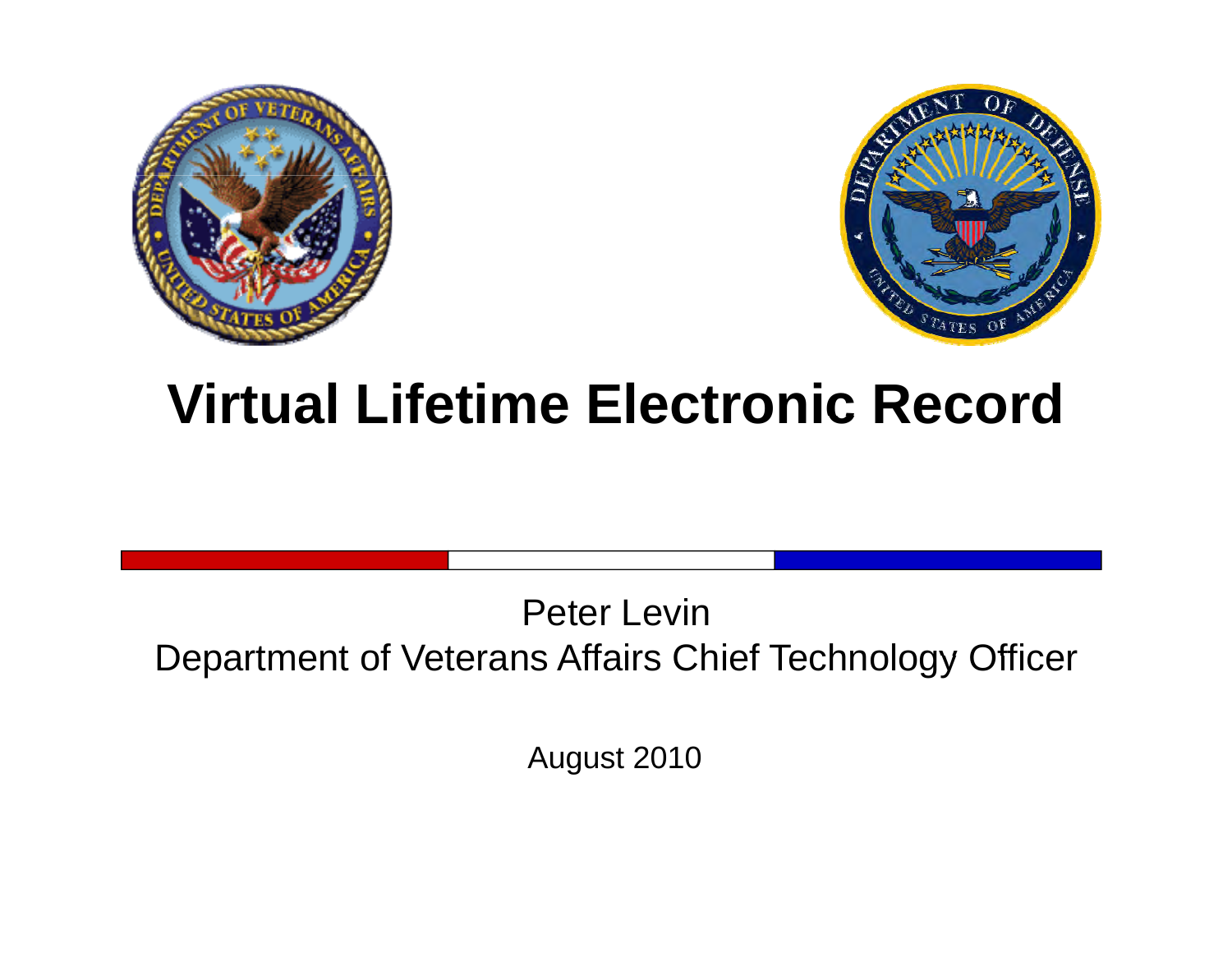

# **Agenda**



- Virtual Lifetime Electronic Record (VLER) Vision
- VLER Initiative Approach
- VLER Pilot Phase Update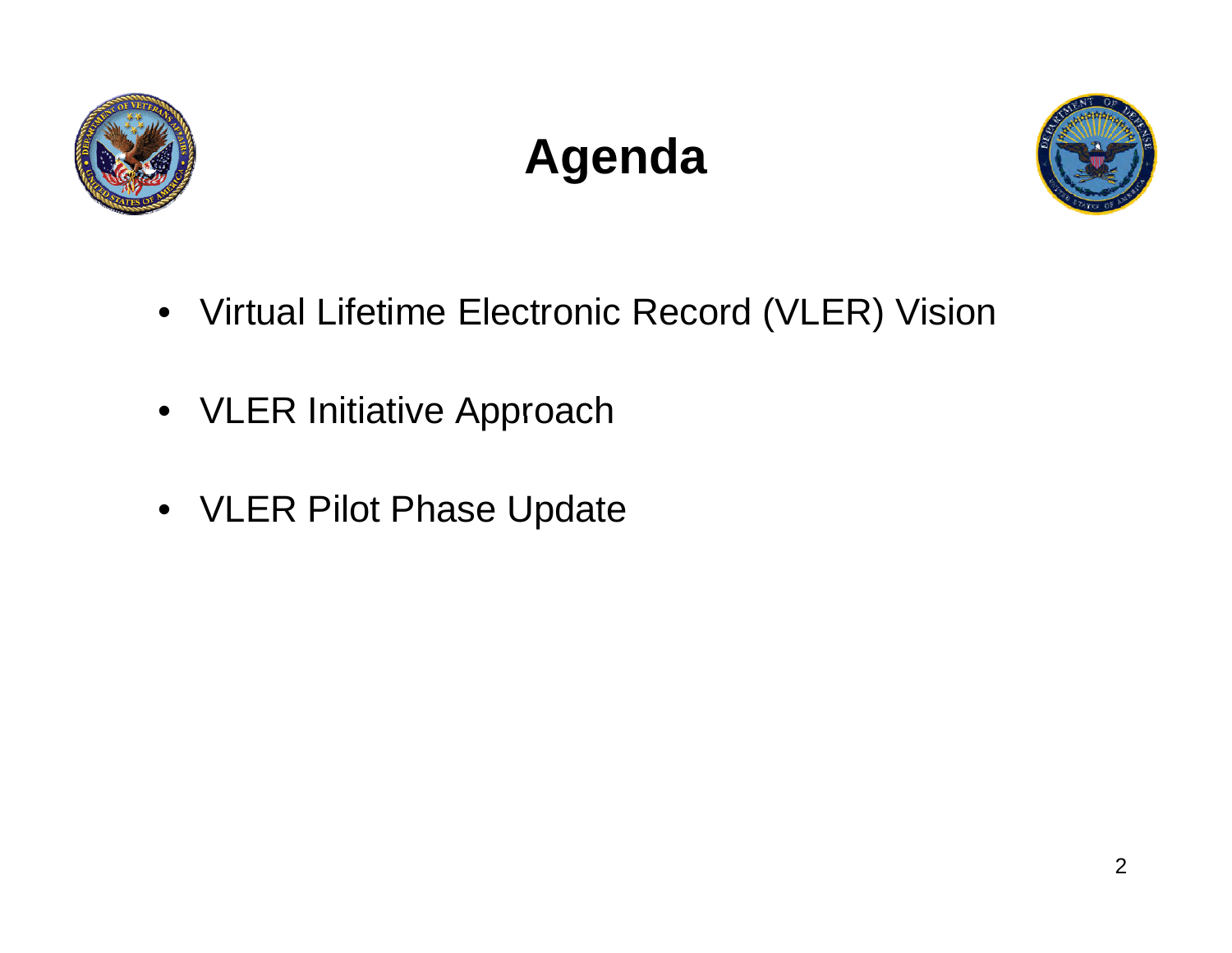

## **Vision for VLER**



On April 9, 2009, President Obama directed DoD and VA to create a Virtual Lifetime Electronic Record (VLER).



VLER "will ultimately contain administrative and medical information from the day an individual enters military service throughout their military career and after they leave the military."

-President Barack Obama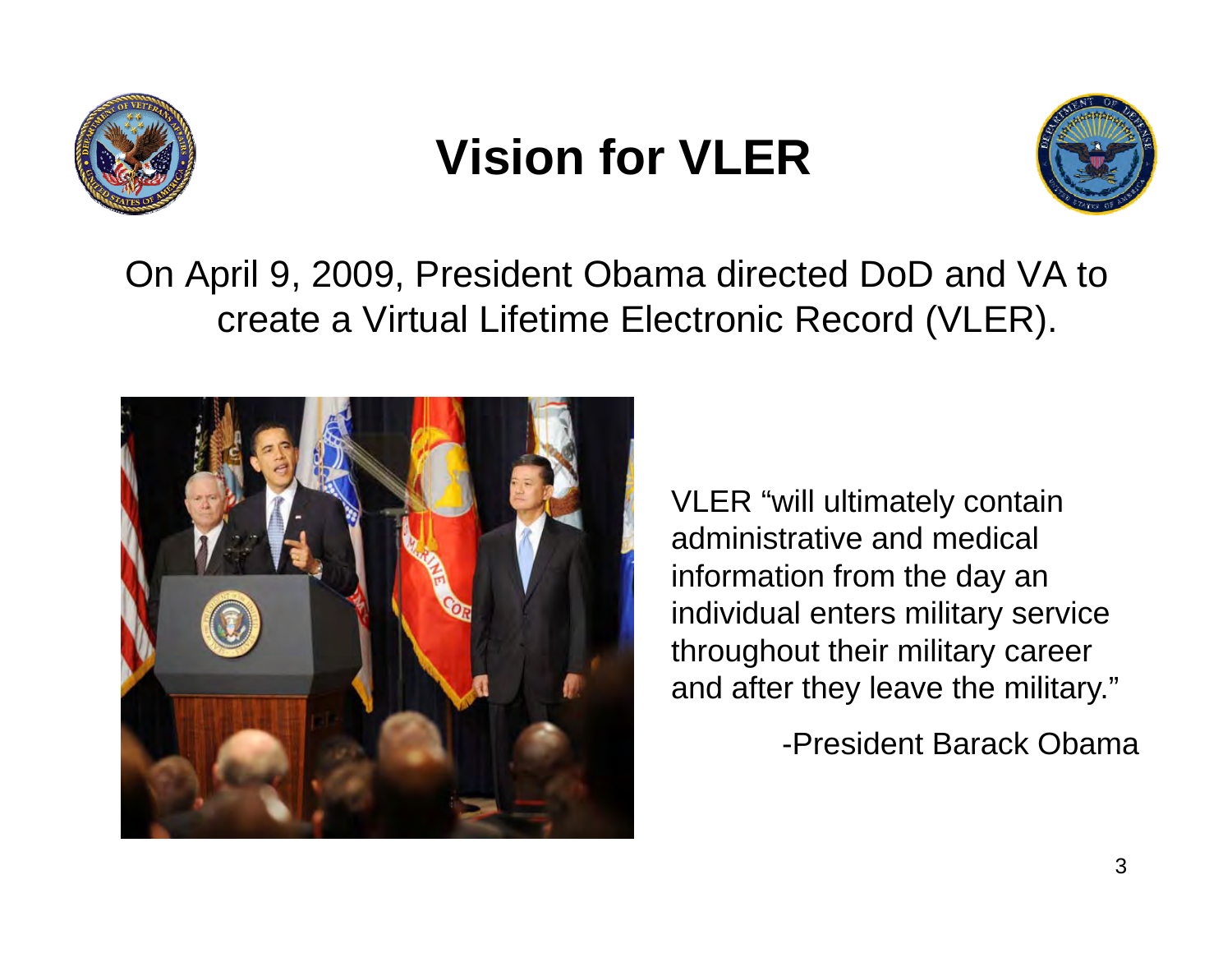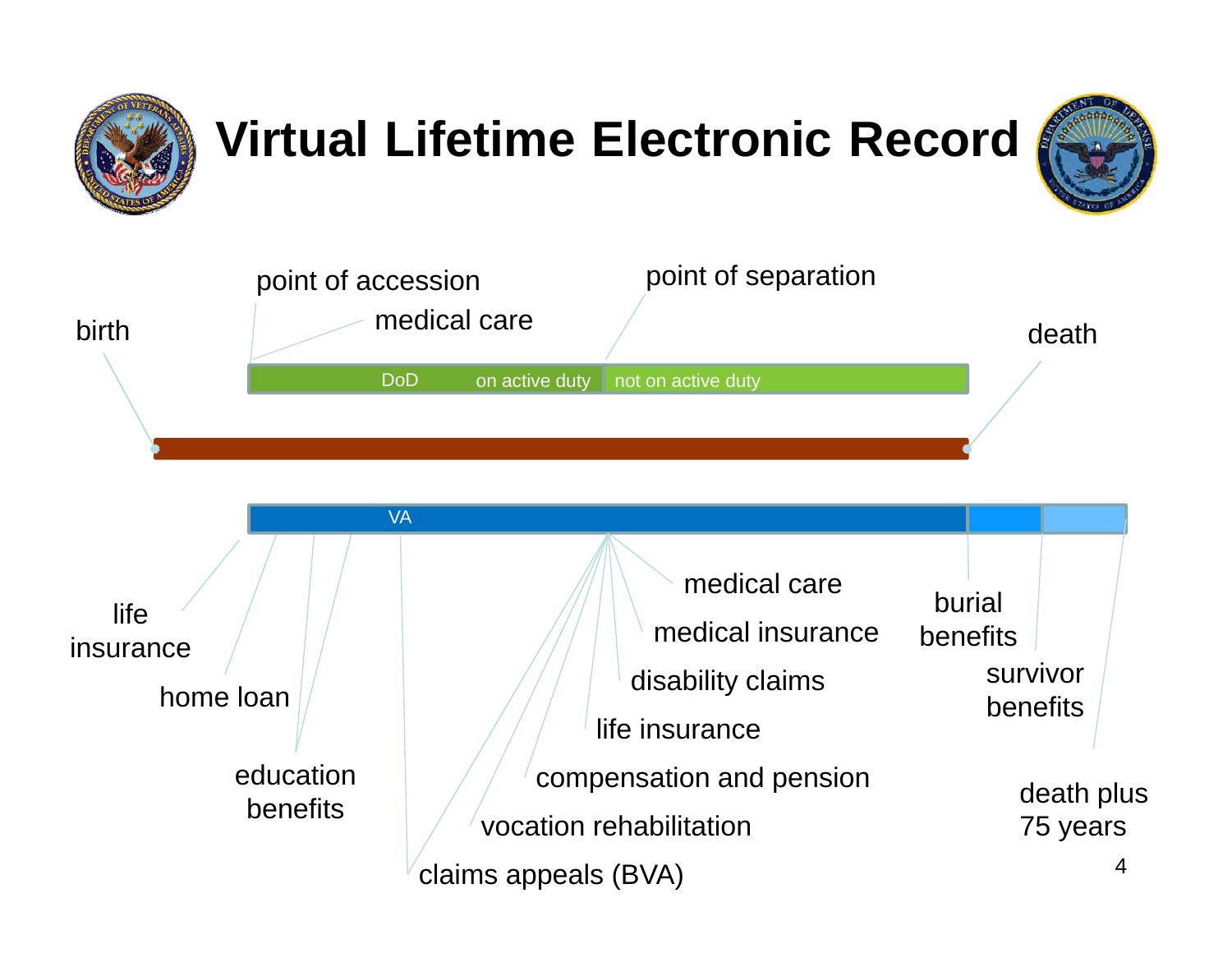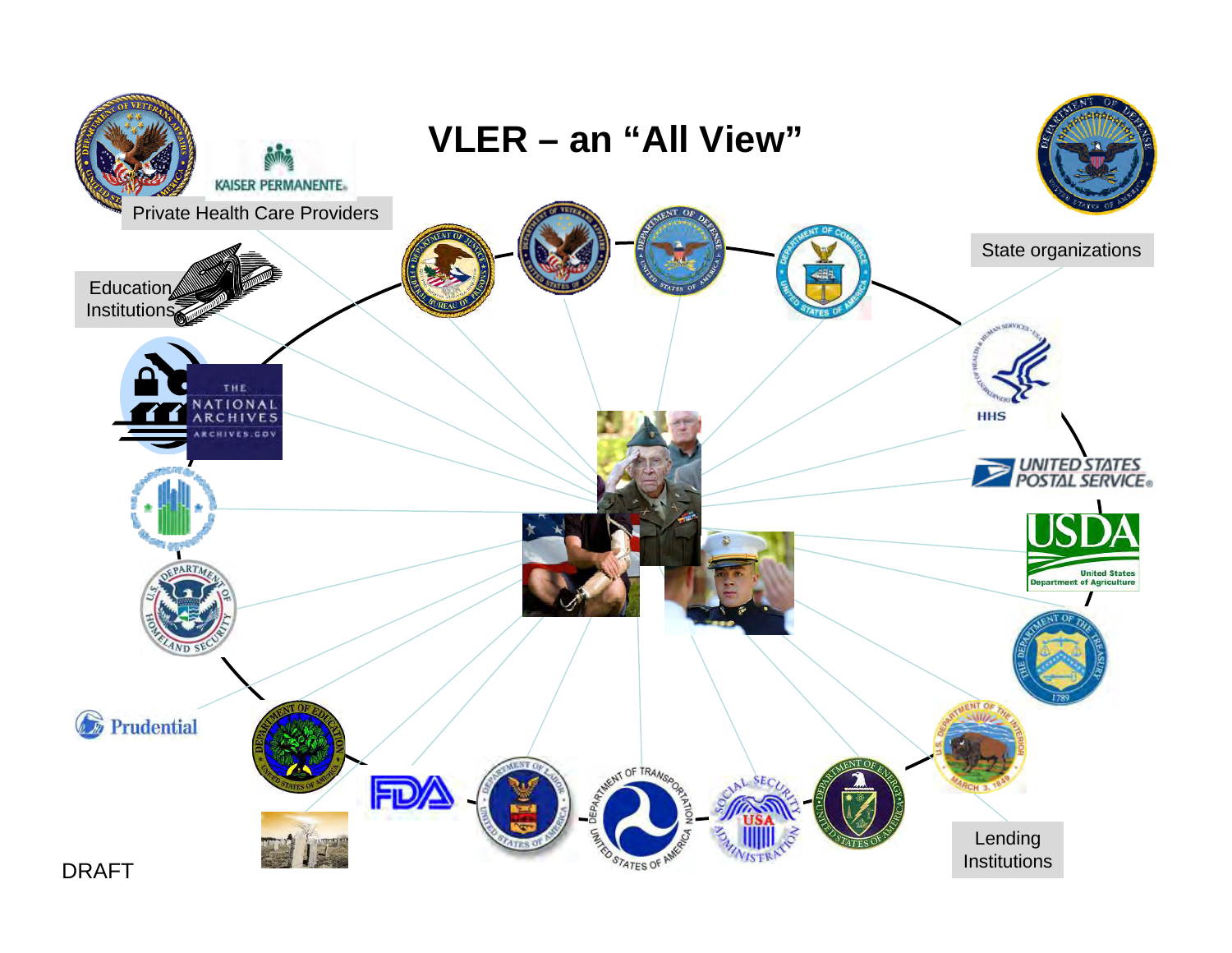

#### **VLER Initiative**



VLER will:

- • Provide portability, accessibility and complete health, benefits and administrative data for every Service member and Veteran, regardless of status
- $\bullet$  Enable secure, seamless, cross-boundary information sharing among DoD, VA, other Federal partners, and private health care providers nationwide
- • Result in improved quality of care, administration of benefits, and accessibility of personnel data for all Service members and **Veterans**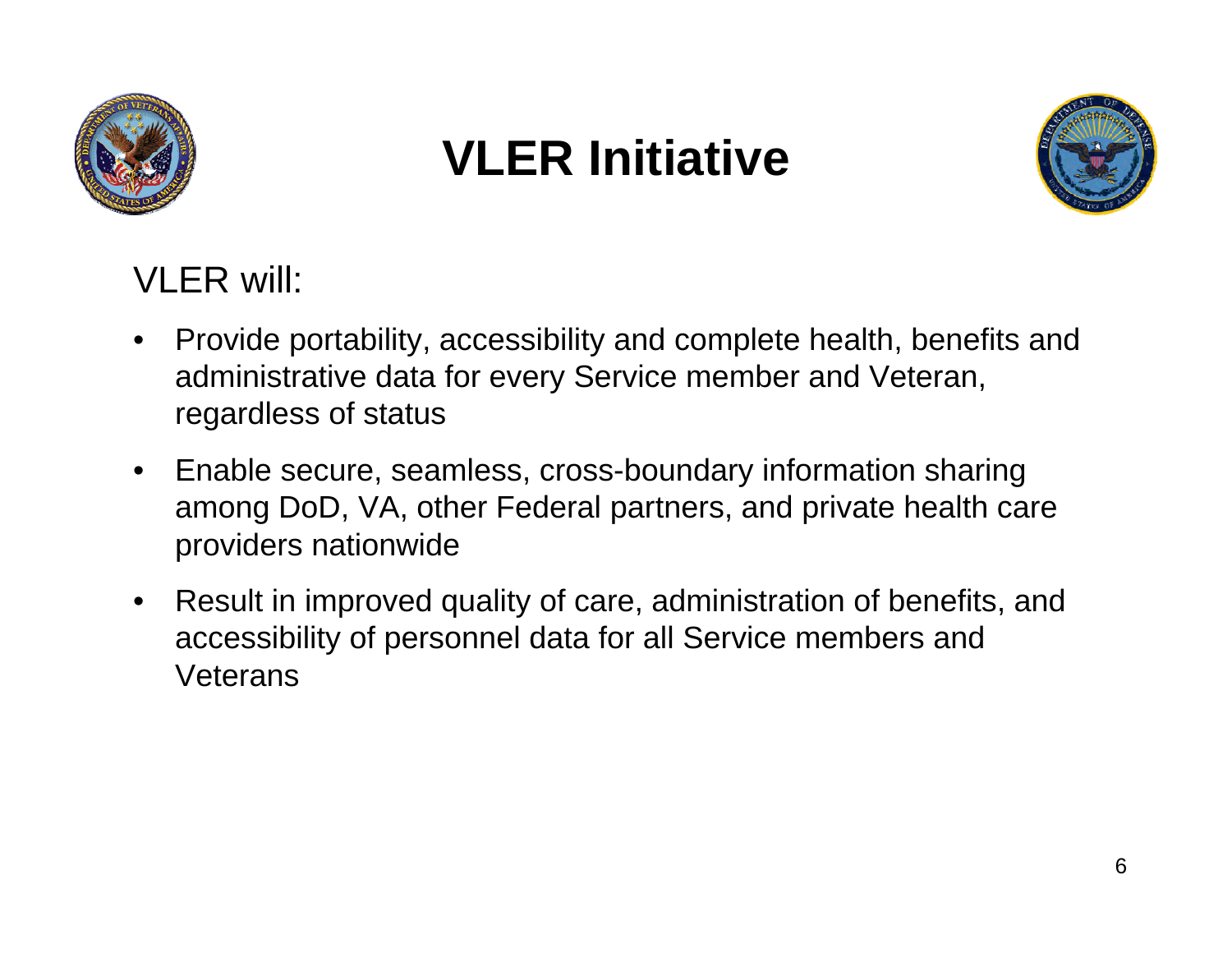

# **VLER Strategy**



Information interoperability is more efficient, effective, and timely than creating a single DoD / VA electronic medical record or benefits delivery system

- • Builds on existing DoD and VA electronic health record capabilities and administrative/personnel exchanges
- •Avoids obsolescence as EHR and other systems modernize
- • Solves the need to share health data information with the private sector

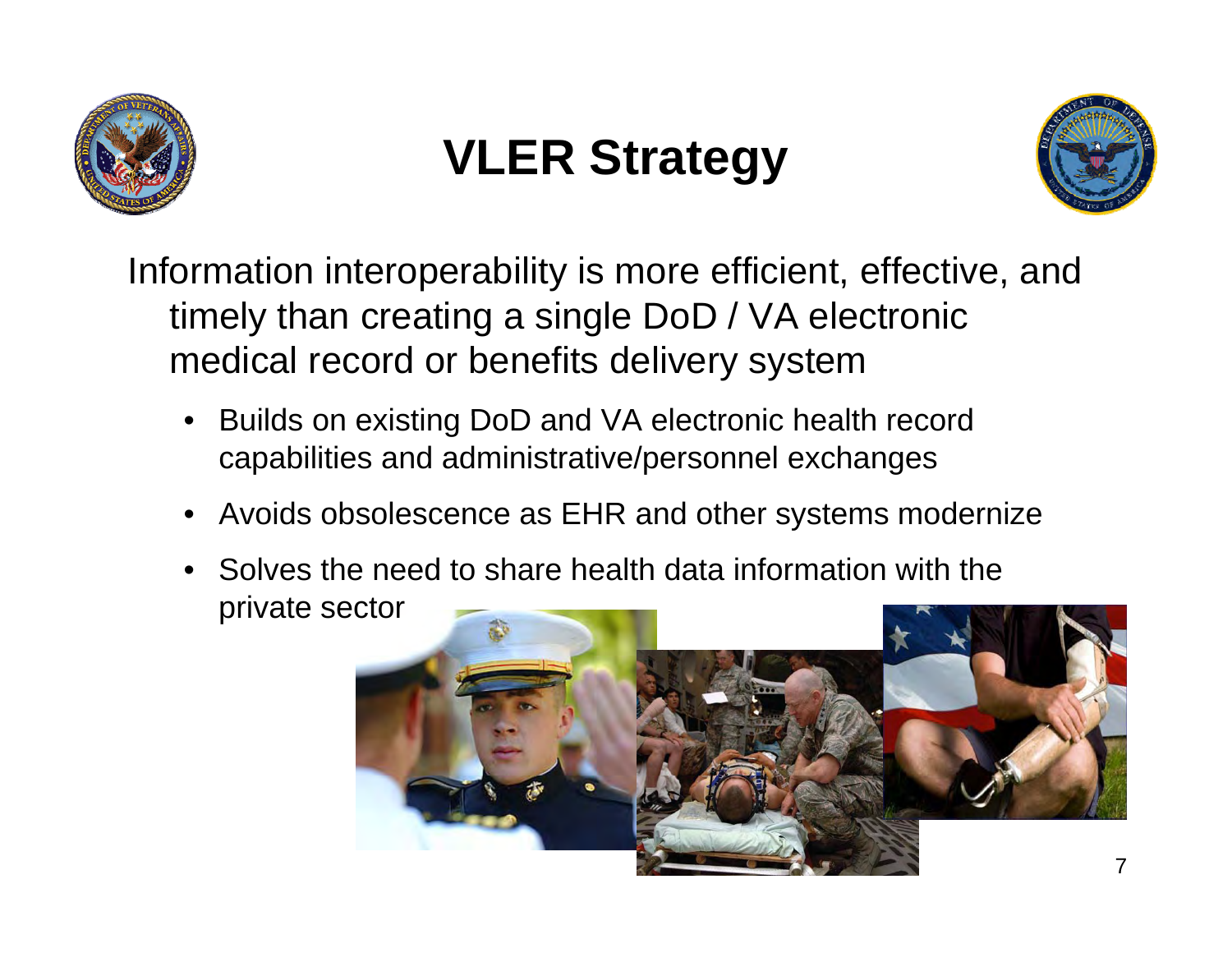

### **VLER Health Pilot Phases**



| Phase 1a<br><b>Initial Pilot</b>                                                                                                                                                                                                                                                                                                      | <b>Phase 1b</b><br><b>Production Pilots</b>                                                                                                                                                                                                                                                                                                                                    | <b>Phase 1x</b>                                                                                                                                                                                                                                                                                                         |
|---------------------------------------------------------------------------------------------------------------------------------------------------------------------------------------------------------------------------------------------------------------------------------------------------------------------------------------|--------------------------------------------------------------------------------------------------------------------------------------------------------------------------------------------------------------------------------------------------------------------------------------------------------------------------------------------------------------------------------|-------------------------------------------------------------------------------------------------------------------------------------------------------------------------------------------------------------------------------------------------------------------------------------------------------------------------|
| • DoD / VA / Kaiser<br>Permanente in San Diego<br>• Health Record Data<br>• HITSP C32 subset<br>• Patient information<br>• Emergency Information<br>• Allergies, Problems<br>• Active Medications<br>• Source of Sending<br><b>System</b><br>• Objective: demonstrate use<br>of NHIN-capability for<br>health information<br>exchange | · Virginia - Tidewater Region<br>includes DoD / VA / MedVA<br>• Health Record Data<br>• HITSP C32 subset<br>• Hematology lab results<br>• VA – chemistry; vitals,<br><i>immunizations</i><br>• VA - fall 2010 consult<br>notes, procedure notes,<br>and encounter information<br>• DoD – fall 2010 chemistry<br>lab results<br>• Objective: add additional<br>health data sets | Exchanges with private<br>sector providers and either<br>the DoD or VA in multiple<br>sites coordinated with<br><b>Beacon Communities</b><br>• Multiple exchange pilots<br>organized around<br>"Meaningful Use" exchanges<br>• Continue development of<br>health data sets with ICIB /<br><b>Functional Users / HEC</b> |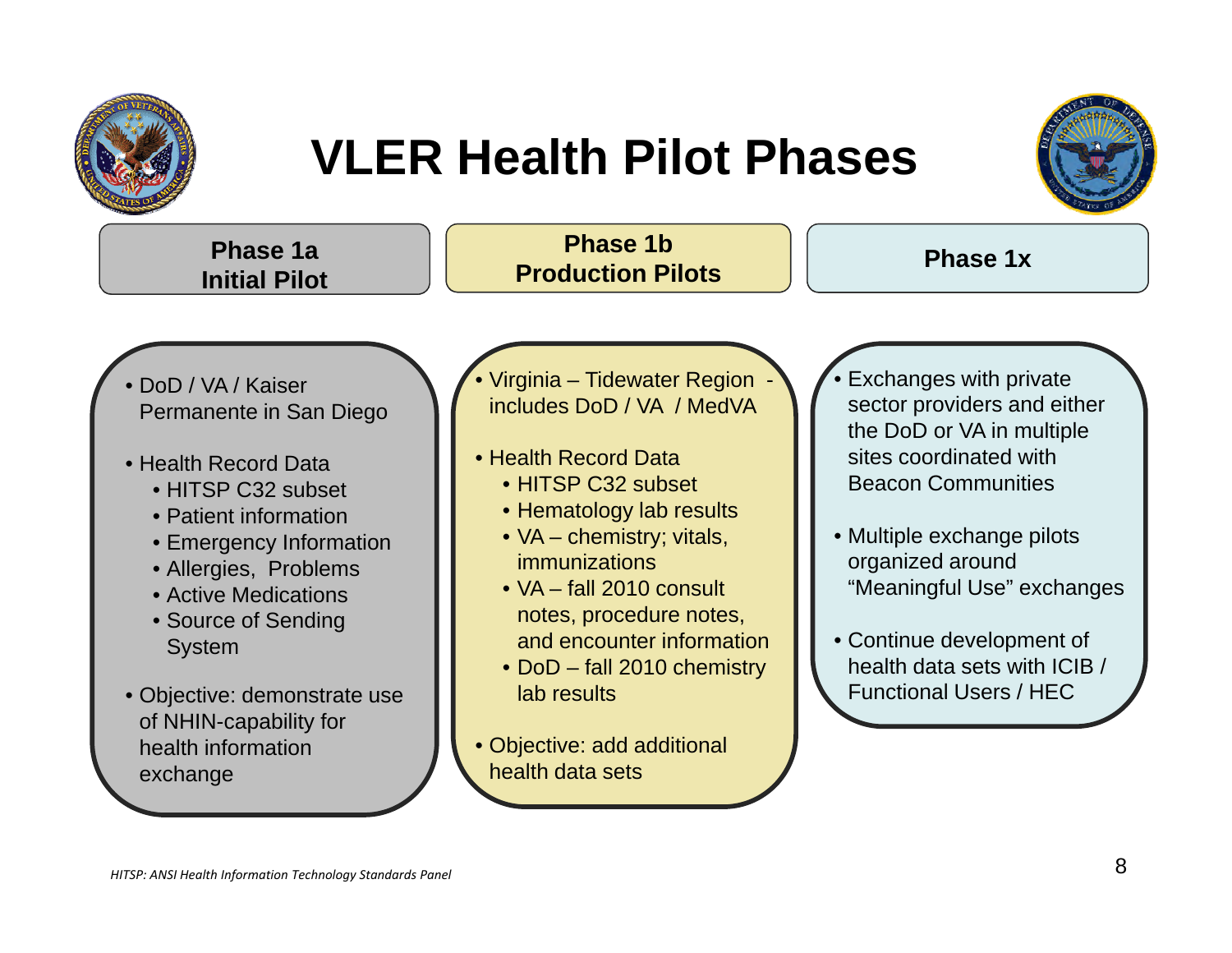

# **National Deployment VLER Health**



**National Deployment of Foundation VLER Health Exchange Capability**

**By the end of 2012**

- **Pilot program completion of the initial capabilities to become an unconstrained member of the NHIN for the Departments on a national scale**
- **Engage all qualified private sector providers that care for our beneficiaries through VLER exchange mechanisms using the NHIN**
- **Promote participation of HIEs with VLER**
- **Continue development of health data sets with ICIB / Functional Users / HEC**
- Plan to sunset "legacy" data exchange programs when possible

**Future development andrefinement**